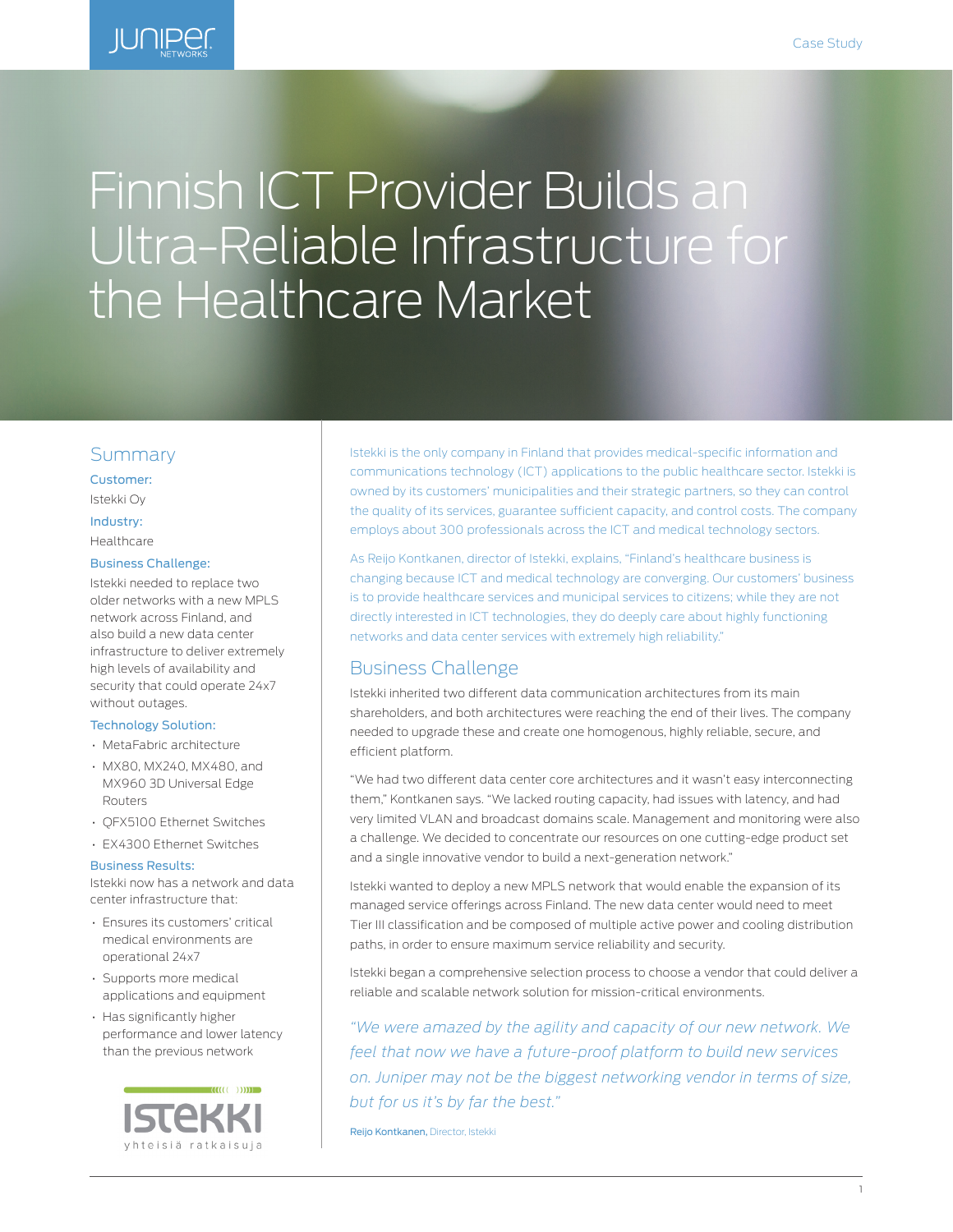# Technology Solution

Istekki's goal was to build a carrier-grade, operator-like MPLS network, so it looked for a vendor with a proven track record in this environment. Some of its own networking experts had previous experience working with Juniper Networks solutions and had confidence that Juniper could deliver.

Istekki planned a comprehensive test program, which was executed in Juniper's Proof of Concept (POC) Lab in Amsterdam. "The test program played a significant role in our decision making, because we were able to see the technology in real life and in our own planned configuration, but without cost or risk to us. The visit convinced us of Juniper's ability to fulfill our needs," Kontkanen says.

Juniper Networks' EMEA POC facility provides customers with access to the best technical resources and the latest solutions in a state-of-the-art test environment that enables customers to test various network designs in a risk-free, preproduction environment. The POC Lab includes a comprehensive catalog of Juniper's advanced hardware and software technology, along with thirdparty components to assist with interoperability testing. It also allows customers to connect remotely or bring their own platforms for integration testing. The lab has 80 racks of equipment and is staffed with dedicated proof of concept engineers, lab technicians, and systems engineers. It is equipped to host up to five different customers simultaneously.

Istekki also had a good long-term relationship with Juniper's Finnish partner, Cygate, a provider of secure network and data center solutions in the Nordic countries. Cygate's professionals helped Istekki in the specification and implementation phases, and they were able to understand and respond to specific Istekki challenges based on their in-depth expertise on critical networks and Juniper products. "We are Juniper's Elite Partner and all the specialists staffing this project were JNCIE certified, so Istekki was very confident in the local support it received from us." says Markus Kuivalainen, director of service providers at Cygate.

After the design and testing phase, Istekki built a new MPLS network between hospitals across Finland, supporting voice, video, data, and medical information systems. The MPLS network was built using [Juniper Networks® MX80, MX240, and MX480 3D Universal](https://www.juniper.net/us/en/products-services/routing/mx-series/)  [Edge Routers](https://www.juniper.net/us/en/products-services/routing/mx-series/), along with a simple, open, and smart [MetaFabric™](http://www.juniper.net/us/en/solutions/datacenter/) architecture in the new data center using [Juniper Networks](https://www.juniper.net/us/en/products-services/routing/mx-series/)  [MX960 3D Universal Edge Routers,](https://www.juniper.net/us/en/products-services/routing/mx-series/) [Juniper Networks QFX5100](http://www.juniper.net/us/en/products-services/switching/qfx-series/)  [Ethernet Switches](http://www.juniper.net/us/en/products-services/switching/qfx-series/) in the core, and [Juniper Networks EX4300](http://www.juniper.net/us/en/products-services/switching/ex-series/)  [Ethernet Switches](http://www.juniper.net/us/en/products-services/switching/ex-series/) to perform network aggregation. This was the first MetaFabric architecture implementation in Finland, and it dramatically simplified Istekki's network by consolidating it into a single, coherent infrastructure leveraging a common operating system and consistent management capabilities.

These solutions added to an existing installed base of hundreds of Juniper systems already deployed within Istekki that included EX2200, EX3300, and EX4200/EX4300 Ethernet Switches, MX5 and MX10 3D Universal Edge Routers, and WLA Series Wireless LAN Access Points.

"With the excellent support we received from Cygate and from Juniper's local experts, we now have a quite large, geographically dispersed MPLS network which reliably delivers mission-critical software applications to hospitals from our own data centers," Kontkanen says.

*"We intend to achieve a larger share of the healthcare market in Finland and this will be possible only with excellent service levels, the highest levels of security, and complete reliability. Juniper is a fundamental part of our strategy, and we look to them for the innovative technology we need to reach our goals."*

Reijo Kontkanen, Director, Istekki

## Business Results

The new network helps ensure that Istekki's critical medical environment is operational 24x7. It has also enabled Istekki to improve services with more medical applications and advanced technology. For example, Istekki has been able to transfer legacy analog telephone service onto more cost-effective and higher quality VoIP technology. Now it plans to increase the video conferencing capabilities of its network in response to its customers' demands.

Summing up this recent success story, Reijo Kontkanen says, "We were amazed by the agility and capacity of our new network. Our tests continue to show impressive readings of speed and latency across the network, even as we expand our service portfolio. We feel that now we have a future-proof platform to build new services on. Juniper may not be the biggest networking vendor in terms of size, but for us it's by far the best."

#### Next Steps

Finland currently has 20 small healthcare regions, which will be consolidated into five larger healthcare regions over the next few years. Istekki's goal is to expand from the central Finland healthcare region to 2-3 other regions in the upcoming years, and offer customers across these markets the most reliable, secure, and efficient ICT services at the best price.

Finland also has ongoing healthcare projects to create a national patient database and to provide citizens with more e-services, such as electronic prescriptions. Istekki expects that regional healthcare consolidation and e-services projects will create more business opportunities for their managed services business.